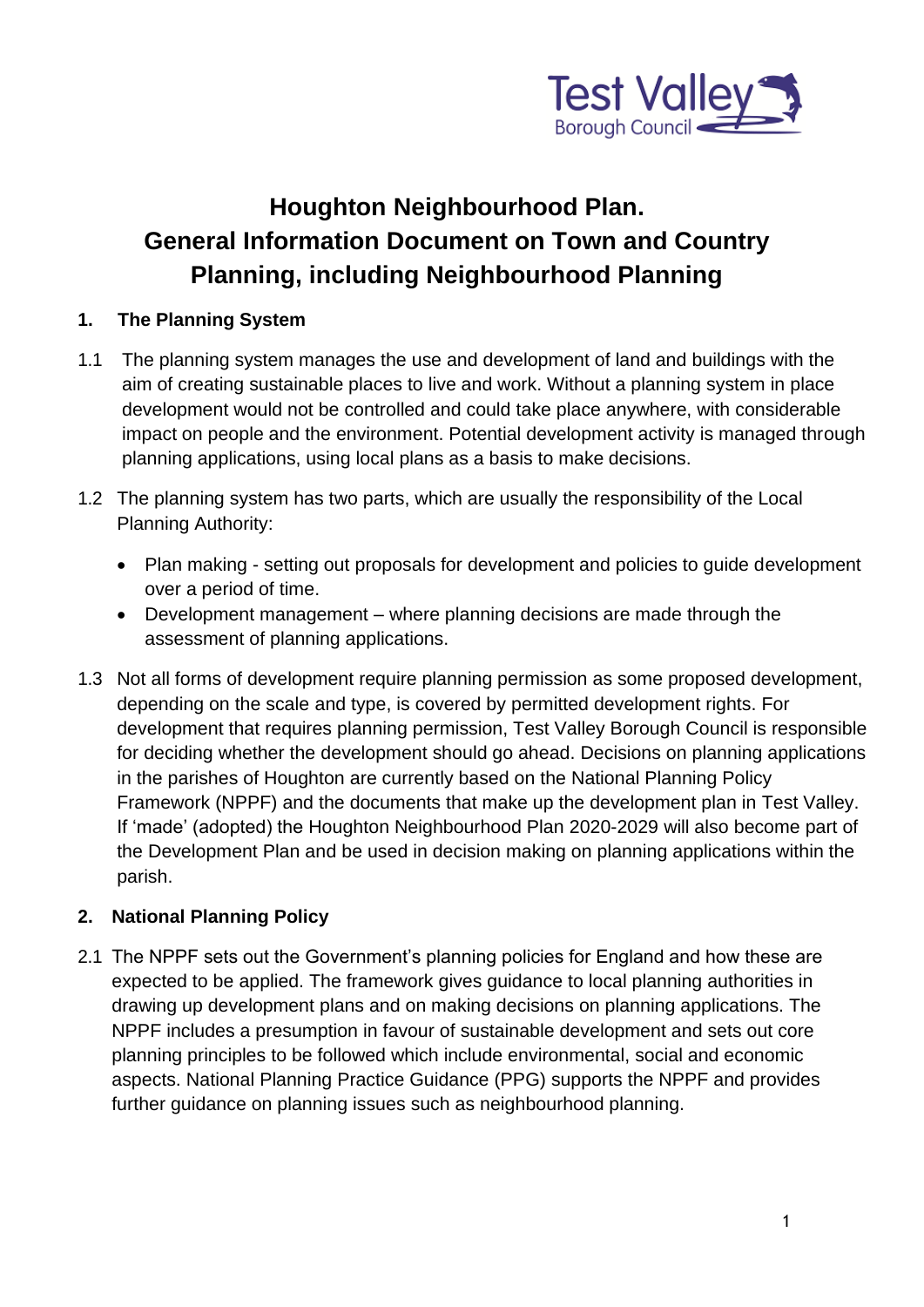### **3. Local Plans**

- 3.1 Local Plans are prepared by Local Planning Authorities and set out the strategic priorities and planning policies for the local authority area. The policies in a local plan set out to deliver key development including homes and jobs required, the provision of retail and community facilities and infrastructure. Policies relating to managing climate change, conservation and enhancement of the natural and historic environment are also included. Local plans must be positively prepared, justified, effective and consistent with national policy in line with s20 of the Planning and Compulsory Purchase Act 2004 (as amended) and the NPPF.
- 3.2 The development plan as it applies to the Hampshire part of Houghton is as follows:
	- Test Valley Borough Local Plan 2016
	- Hampshire Minerals and Waste Local Plan 2013
- 3.3 Further information on the Development Plans can be found at:

[Local Plan | Test Valley Borough Council](https://www.testvalley.gov.uk/planning-and-building/planningpolicy/local-development-framework)

[Hampshire Minerals and Waste Plan | Hampshire County Council \(hants.gov.uk\)](https://www.hants.gov.uk/landplanningandenvironment/strategic-planning/hampshire-minerals-waste-plan)

## **4. Neighbourhood Planning**

- 4.1 Neighbourhood Planning was introduced under the 2011 Localism Act. It provides an opportunity for local communities to shape future development in their local area.
- 4.2 In parished areas, neighbourhood plans can be produced by parish councils which are referred to as the 'Qualifying Body'. In this case, the Qualifying Body is Houghton Parish Council.
- 4.3 Neighbourhood plans have to meet a number of basic conditions in order to proceed to referendum stage. An independent examiner is appointed to check that a plan meets the basic conditions which are set out below:
	- Have regard to national policies and advice contained in guidance issued by the Secretary of State.
	- Contribute to the achievement of sustainable development.
	- Be in general conformity with the strategic policies of the development plan for the area.
	- Be compatible with European Union (EU) and European Convention on Humans Rights obligations.

## **5. What is a Neighbourhood Plan Area?**

- 5.1 A neighbourhood plan must apply to a specific designated area which can range from single streets or large rural or urban areas.
- 5.2 The boundary of the neighbourhood area for the Houghton Neighbourhood Plan was approved by the borough council in June 2017 and follows the parish boundary. The